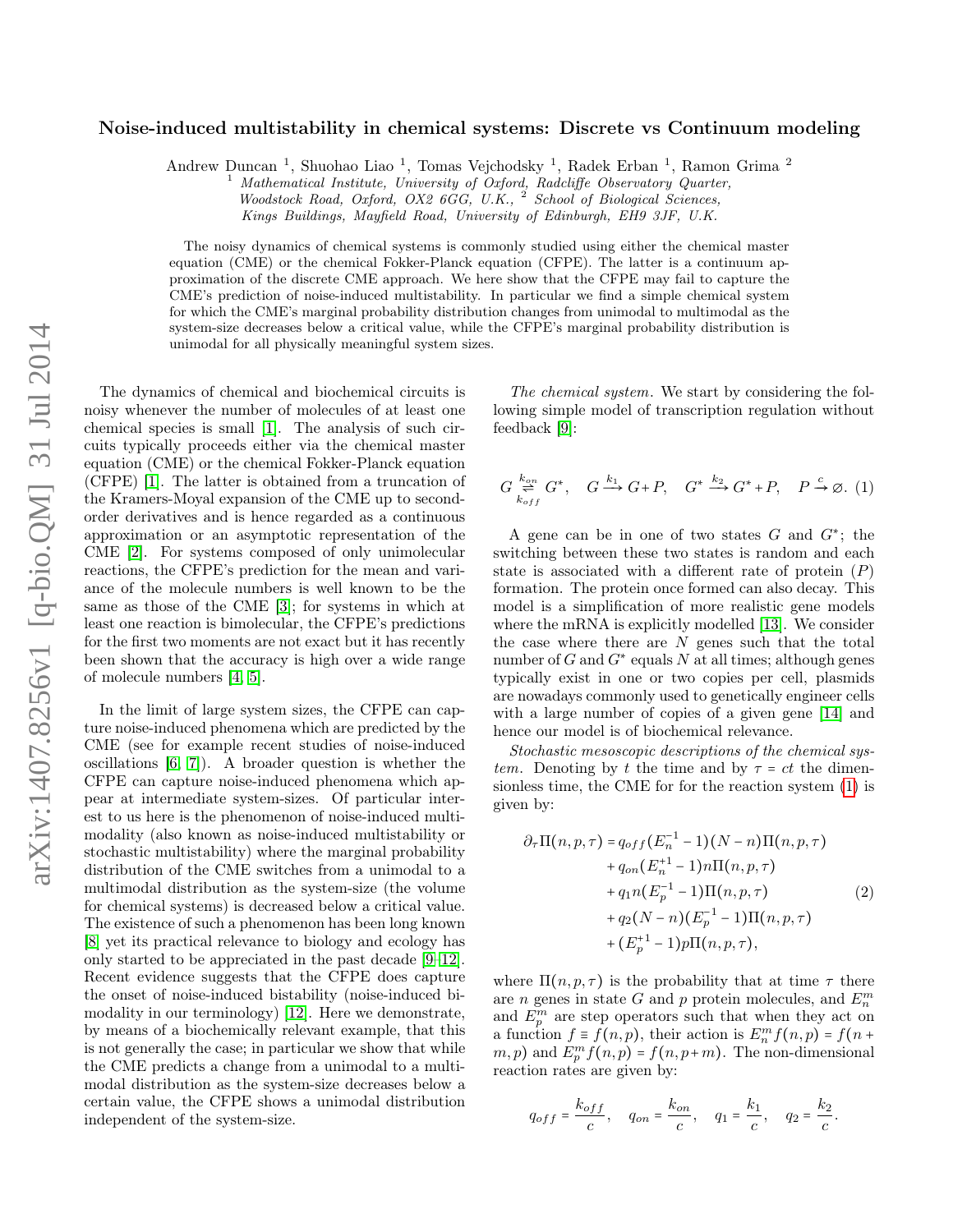The CFPE for the reaction system [\(1\)](#page-0-0) (with dimensionless time units,  $\tau = ct$ ) is given by:

$$
\partial_{\tau} \Pi(n, p, \tau) = -\partial_n \left( \left( q_{off}(N-n) - q_{on}n \right) \Pi(n, p, \tau) \right) - \partial_p \left( \left( q_1 n + q_2 (N-n) - p \right) \Pi(n, p, \tau) \right) + \frac{1}{2} \partial_n^2 \left( \left( q_{off}(N-n) + q_{on}n \right) \Pi(n, p, \tau) \right) + \frac{1}{2} \partial_p^2 \left( \left( q_1 n + q_2 (N-n) + p \right) \Pi(n, p, \tau) \right).
$$
\n(3)

The quasi-stationary approximation (QSA) of the CME. Next we solve the CME under the condition that the timescales governing the decay of small fluctuations about the steady-state mean number of molecules of G and  $P$  are well separated. Since the system  $(1)$  consists of purely first-order reactions, the equations for the means  $\langle n \rangle$  and  $\langle p \rangle$  as obtained from the CME Eq. [\(2\)](#page-0-1) are precisely given by the conventional rate equations:  $\partial_{\tau}\langle n\rangle = -q_{on}\langle n\rangle + q_{off}(N - \langle n\rangle)$  and  $\partial_{\tau}\langle p\rangle =$  $q_1(n) + q_2(N - \langle n \rangle) - \langle p \rangle$ . The two characteristic nondimensional timescales are given by the absolute value of the inverse of the eigenvalues of the Jacobian of the above system of rate equations and are:  $\tau_G = (q_{on} + q_{off})^{-1}$  and  $\tau_P = 1$ , where the former governs the decay of small fluctuations in  $G$  and the latter the same but for  $P$ . Clearly gene switching between the two states  $G$  and  $G^*$  is much slower than the rest of the processes in the system whenever  $\tau_G \gg 1$ , i.e., the protein reaches steady-state in a time much shorter than the time it takes for a gene to switch from one state to another.

Now we approximately solve the CME Eq. [\(2\)](#page-0-1) in the quasi-stationary limit given by  $\varepsilon = \tau_G^{-1} \ll 1$ . Rescaling time by  $\tau \to \varepsilon \tau$  we obtain the following master equation:

<span id="page-1-0"></span>
$$
\partial_{\tau} \Pi(n, p, \tau) = \frac{1}{\varepsilon} \mathcal{L}^{0} \Pi(n, p, \tau) + \mathcal{L}^{1} \Pi(n, p, \tau), \quad (4)
$$

where the two operators  $\mathcal{L}^0$  and  $\mathcal{L}^1$  are given by:

$$
\mathcal{L}^0 = (q_1 n + q_2 (N - n)) (E_p^{-1} - 1) + (E_p^{+1} - 1)p, \qquad (5)
$$

$$
\mathcal{L}^1 = \alpha (E_n^{+1} - 1) n + \beta (E_n^{-1} - 1) (N - n), \tag{6}
$$

and  $\alpha = q_{on} / (q_{on} + q_{off})$  and  $\beta = 1 - \alpha$ . Note that  $\mathcal{L}^0$  acts only on the protein numbers p while  $\mathcal{L}^1$  acts only on the gene numbers n.

In order to solve Eq. [\(4\)](#page-1-0) in the limit of small  $\varepsilon$ , we consider the perturbation ansatz:

$$
\Pi(n,p) = \Pi_0(n,p) + \varepsilon \Pi_1(n,p) + \ldots + \varepsilon^i \Pi_i(n,p) + \ldots
$$

Substituting the latter in Eq. [\(4\)](#page-1-0) and comparing coefficients of powers of  $\varepsilon$  we obtain the following equations:

$$
O\left(\frac{1}{\varepsilon}\right): \mathcal{L}^0\Pi_0 = 0,\tag{7}
$$

$$
O(1): \mathcal{L}^0 \Pi_1 + \mathcal{L}^1 \Pi_0 = \partial_\tau \Pi_0 = 0. \tag{8}
$$

Note that  $\partial_{\tau} \Pi_0 = 0$  by the assumption of steady-state. By Bayes' theorem we can write  $\Pi_0(n,p) = \Pi_0(p|n)\mu(n)$ , where  $\Pi_0(p|n)$  is the stationary density for P given the number of G molecules is n, and  $\mu(n)$  is the marginal stationary distribution for G. Summing the  $O(1)$  equation over  $p$ , we obtain:

<span id="page-1-2"></span>
$$
\sum_{p \in \mathbb{N}} \left[ \mathcal{L}^0 \Pi_1(n, p) \right] + \mathcal{L}^1 \left[ \sum_{p \in \mathbb{N}} \Pi_0(p \mid n) \mu(n) \right] = 0. \tag{9}
$$

The first term on the left hand side is zero by the definition of  $\mathcal{L}^0$  in Eq. [\(5\)](#page-1-1). The second term simplifies by the normalisation condition  $\sum_{p \in \mathbb{N}} \Pi_0(p | n) = 1$ . Thus Eq. [\(9\)](#page-1-2) reduces to:

p∈**N**

<span id="page-1-3"></span>
$$
\mathcal{L}^1\mu(n)=0,
$$

which possesses a unique normalised solution given by:

$$
\mu(n) = \frac{\binom{N}{n}}{(1+\lambda)^N} \lambda^n, \quad n \in \{0, ..., N\}
$$
 (10)

where  $\lambda = \beta/\alpha$ . From the  $O(\frac{1}{\varepsilon})$  equation we obtain:

<span id="page-1-4"></span>
$$
\mu(n)\mathcal{L}^0\Pi_0(p\,|\,n)=0.
$$

This equation can be easily solved yielding the Poissonian:

$$
\Pi_0(p \mid n) = \frac{1}{p!} \left( q_1 \, n + q_2 \, (N - n) \right)^p e^{-(q_1 n + q_2 (N - n))}. \tag{11}
$$

Finally multiplying Eq. [\(10\)](#page-1-3) and Eq. [\(11\)](#page-1-4) we obtain by Bayes' theorem the leading order approximation to  $\Pi_0(n, p)$  in the limit of small  $\varepsilon$ ; after marginalising over n, we obtain the stationary distribution of the protein numbers in the same limit:

<span id="page-1-5"></span>
$$
\Pi(p) \approx \sum_{n=0}^{N} {N \choose n} \frac{\lambda^n}{p!} \frac{(q_1 n + q_2 (N - n))^p}{(1 + \lambda)^N} e^{-(q_1 n + q_2 (N - n))}.
$$
\n(12)

<span id="page-1-1"></span>In principle a similar quasi-stationary limit can be applied to the CFPE Eq. [\(3\)](#page-0-2). In practice, however, the equation thus obtained cannot be reduced beyond an integral which has no closed form solution; thus in what follows we obtain the stationary distribution of the protein numbers of the CFPE via numerical integration (see later for details).

Number of modes of the approximate stationary distribution of the CME and CFPE approaches. Let  $\Omega$  be the volume of the compartment in which the chemical reac-tion network [\(1\)](#page-0-0) is confined. Furthermore let  $\phi_P = p/\Omega$ be the protein concentration and  $\phi_N = N/\Omega$  be the (constant) total gene concentration. We now study the number of modes of the quasi-stationary distribution of  $\phi_P$  as a function of  $\Omega$ ; in this thought experiment, the volume  $\Omega$ is varied at constant  $\phi_N$  such that an increase in volume, necessarily translates into a proportionate increase in the total number of genes (this also implies that the number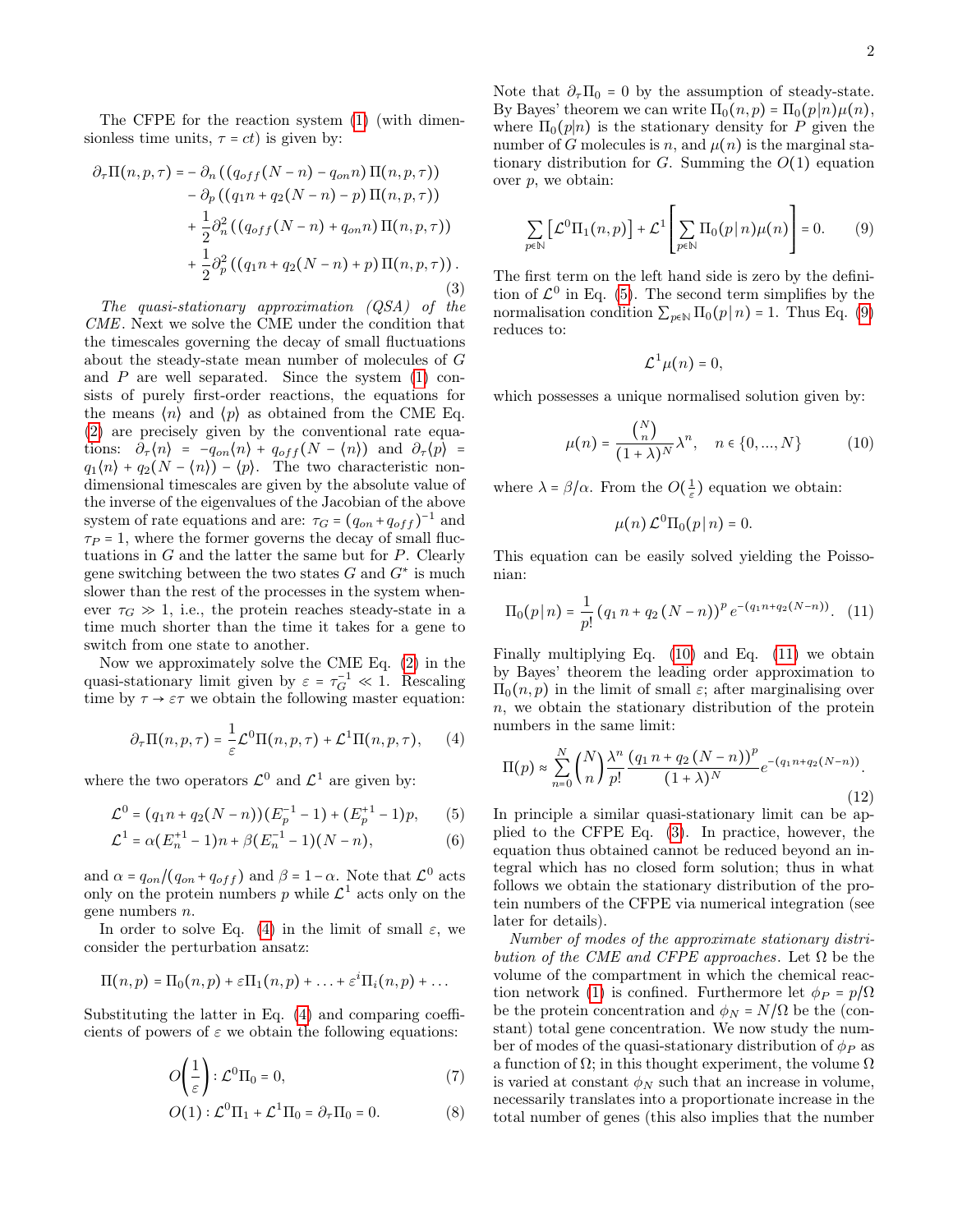of proteins increases with the volume). Now the CME distribution of  $\phi_P$ , is given by  $\pi(\phi_P) = \Omega \Pi(\phi_P \Omega)$ . This probability distribution solution consists of a superposition of  $N+1$  Poisson distributions; this is since there are  $N+1$  combinations of N molecules which can be in two states. This implies that  $\pi(\phi_P)$  is generally multimodal, with at most  $N + 1$  modes. Since N increases with  $\Omega$ , we would expect the modality of  $\pi(\phi_P)$  to increase with the volume, if the Poissonians are well separated. On the other hand, given that the deterministic rate equations of the chemical system are monostable, we also know, by the system-size expansion [\[1\]](#page-4-0), that in the thermodynamic limit of large volumes, the probability distribution  $\pi(\phi_P)$ tends to a Gaussian and thus unimodal. Hence the overall picture is that the number of modes of  $\pi(\phi_P)$  should increase with  $\Omega$  for  $\Omega$  less than some critical volume  $\Omega^*$ and decrease with increasing volume for  $\Omega > \Omega^*$ . The smallest volume possible is that for which there is one gene  $N = 1$ ; hence the number of modes in the limit of small volumes is 2.

In Fig. 1, we plot the QSA solution  $\pi(\phi_P)$  for four different volumes with parameters  $\phi_N = 1$ ,  $q_{on} = q_{off} = 10^{-3}$ ,  $q_1 = 50$ ,  $q_2 = 250$ ; we compare this with the solution from the CFPE and exact stochastic simulations of the CME using Gillespie's stochastic simulation algorithm (SSA). Note that for the chosen parameters,  $\varepsilon = 2 \times 10^{-3} \ll 1$ , which implies timescale separation; this is reflected in the excellent agreement between the analytical approximation (QSA) and the SSA. As predicted above, the modality of the probability distribution of the CME goes through a maximum as the volume is progressively increased, with the number of modes for very low and large volumes being 2 and 1, respectively. Thus the CME predicts noise-induced multimodality as the volume is decreased beyond some critical value; we call this "noiseinduced" since the particle numbers becomes smaller with the volume and the size of intrinsic noise correspondingly increases. The CFPE solution is obtained by discretising the PDE [\(3\)](#page-0-2) using the continuous Galerkin finite element method [\[15\]](#page-4-12) over a triangulation of the domain  $[0, N] \times [0, N^*]$  where  $N^* > 0$  is some artificial maximum protein number which is chosen sufficiently large such that its value makes no significant difference to the solution; no-flux boundary conditions are imposed along the domain boundaries. Note that the CFPE, unlike the CME, does not predict noise-induced multimodality as the volume is decreased from  $100$  to  $1$  – rather it is unimodal for all four volumes in Fig. 1. Note also that for some volumes below  $\Omega = 1$ , the CFPE does predict two modes of the probability distribution (e.g. a mode at zero and one at a non-zero concentration for  $\Omega = 1/2$ , however for such volumes the total number of genes is less than 1 (since  $\phi_N = 1$ ); hence we can more precisely state that over the whole range of physically meaningful volumes, the CFPE is unimodal. Note that the no-flux (reflective) boundary conditions on the CFPE are arti-



Figure 1: Comparison of the stationary distribution of protein concentration obtained from SSA simulations with the QSA solution  $\pi(\phi_P)$ , and the numerical solution of the CFPE for different values of volume,  $\Omega$ . Parameters (see text) are such that timescale separation is enforced. The QSA and SSA predict multimodality below a certain volume whereas the CFPE predicts a unimodal distribution for all volumes.

ficial in the sense that unlike the CME, the CFPE does not naturally lead to a restriction of gene numbers between 0 and  $N$  – the imposition of such artificial reflective conditions can lead to undesirable artefacts in the CFPE predictions (see for example [\[5\]](#page-4-4)); we repeated our simulations using the recently developed complex chemical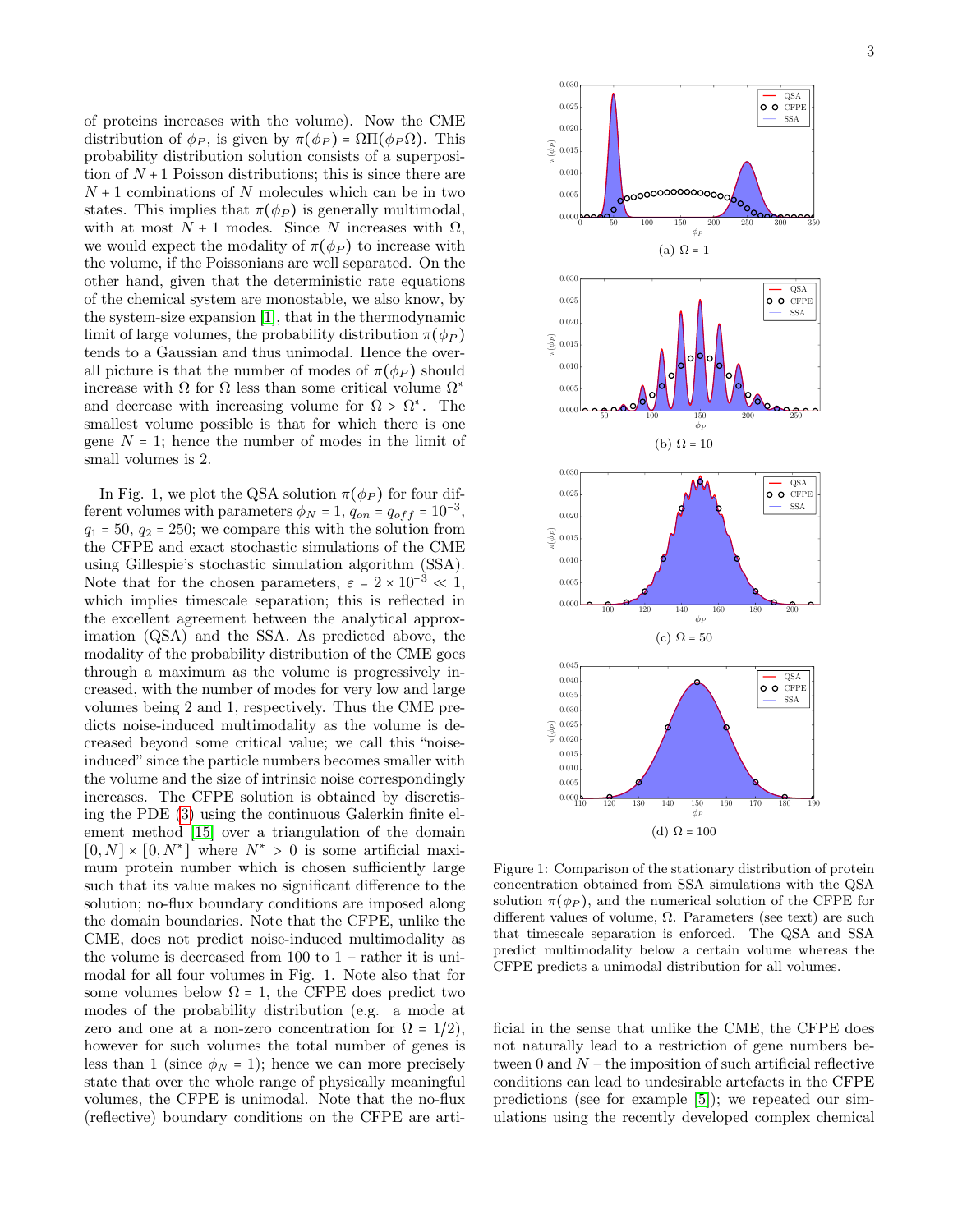Langevin equation [\[5\]](#page-4-4) which avoids the artificial boundary problems and found that for the system studied here, the results obtained are practically the same as shown in Fig. 1.



Figure 2: Plot of the number of modes of  $\pi(\phi_P)$  as a function of the volume Ω, for different values of  $\delta = \sqrt{q_2} - \sqrt{q_1}$ . The larger is the difference between the production rates  $q_1, q_2$ , the larger is the volume range over which the stationary distribution of the CME is multimodal; in contrast, the solution of the CFPE can be shown to be unimodal for all volumes.

The behaviour elucidated in Fig. 1 is not particular to the parameter set used; in Fig. 2 we show the number of modes of the QSA distribution of protein  $\pi(\phi_P)$ as a function of the volume  $\Omega$  for 8 different parameter sets (with fixed  $\phi_N = 1$ ,  $\lambda = 1$ ). In all cases, the number of modes is 1 for large volumes, increases as the volume decreases and reaches a maximum at some critical volume; as the volume is decreased further, the number of modes steadily decreases until it reaches a value of 2 at the lowest volume of  $\Omega = 1$  (below this volume the total number of genes is less than one and hence unrealistic). The CFPE probability distribution solution is unimodal for all volumes. A comparison of Fig. 2 (a) and (b) shows that the dimensionless parameter  $\delta = \sqrt{q_2} - \sqrt{q_1}$ (and not the individual values of  $q_1$  and  $q_2$ ) appears to be the principle factor determining the maximum number of modes of the probability distribution, as well as the critical volume at which this occurs. In particular the larger is  $\delta$ , the larger is the volume (and the associated number of genes) above which the probability distribution of the CME becomes unimodal and agrees with the CFPE. A heuristic explanation of this is as follows. For the case of one gene  $(N = 1)$ , the QSA solution Eq. [\(12\)](#page-1-5) predicts two modes, a Poissonian with mean and variance equal to  $p = q_1$  and a second Poissonian with mean and variance equal to  $p = q_2$ . Now say that  $q_1 < q_2$ ; then the condition of well separated Poissonians can be formulated as  $q_1 + \sqrt{q_1} \ll q_2 - \sqrt{q_2}$  which is equivalent to  $\delta = \sqrt{q_2} - \sqrt{q_1} \gg 1$ . The larger is  $\delta$ , the more pronounced is the bimodal character of the distribution at  $N = 1$  and hence one would expect the larger is the total number of genes (and the volume) needed for the multimodality to be washed away – this is consistent with the role played by  $\delta$  in Fig. 2 and which was discussed in the previous paragraph.

Conclusion. We have in this paper shown that while the CFPE leads to mean and variance of fluctuations for the molecule numbers which are the same as the CME for all volumes (since system [\(1\)](#page-0-0) is composed of only unimolecular reactions), the CFPE misses the CME prediction of the onset of noise-induced multimodality as the volume is decreased. This is in contrast to that reported in [\[12\]](#page-4-9) and implies that generally the CFPE does not capture noise-induced multimodality. We note that the probability distribution of the CME Eq. (12) is a superposition of Poissonians and each one is directly associated with an element of the set  $\{(0, N), (1, N - 1), ..., (N, 0)\}\$ which describes the possible combinations of genes in states  $G$  and  $G^*$  – it is this direct association between the distribution and the inherent discreteness of the system that leads to the CFPE's inability to capture the multimodality of the CME. Hence in some sense the phenomenon described in this paper maybe more aptly described as discreteness-induced multimodality.

Our results also show that the critical volume (and associated gene numbers) above which the probability distribution of the CME is unimodal, as that of the CFPE, increases monotonically with the difference between the two protein production rates; hence although the CFPE is correct in the limit of infinitely large molecule numbers, its breakdown can occur at considerably large molecule numbers if the two protein production rates are well separated. Similar results to the ones reported here are obtained for a chemical system with negative feedback in which the reaction  $G \Rightarrow G^*$  in scheme [\(1\)](#page-0-0) is replaced by  $G + P \rightleftharpoons G^*$ . We generally expect the CFPE to fail to reproduce noise-induced multimodality whenever one considers gene regulatory networks under timescale separation conditions (and in a parameter regime where the rate equations are monostable) since in all such cases the probability distribution in the limit of small gene numbers is multimodal and each mode is associated with one of the possible discrete number of gene states [\[11\]](#page-4-13).

Acknowledgments. The research leading to these results has received funding from the European Research Council under the European Community's Seventh